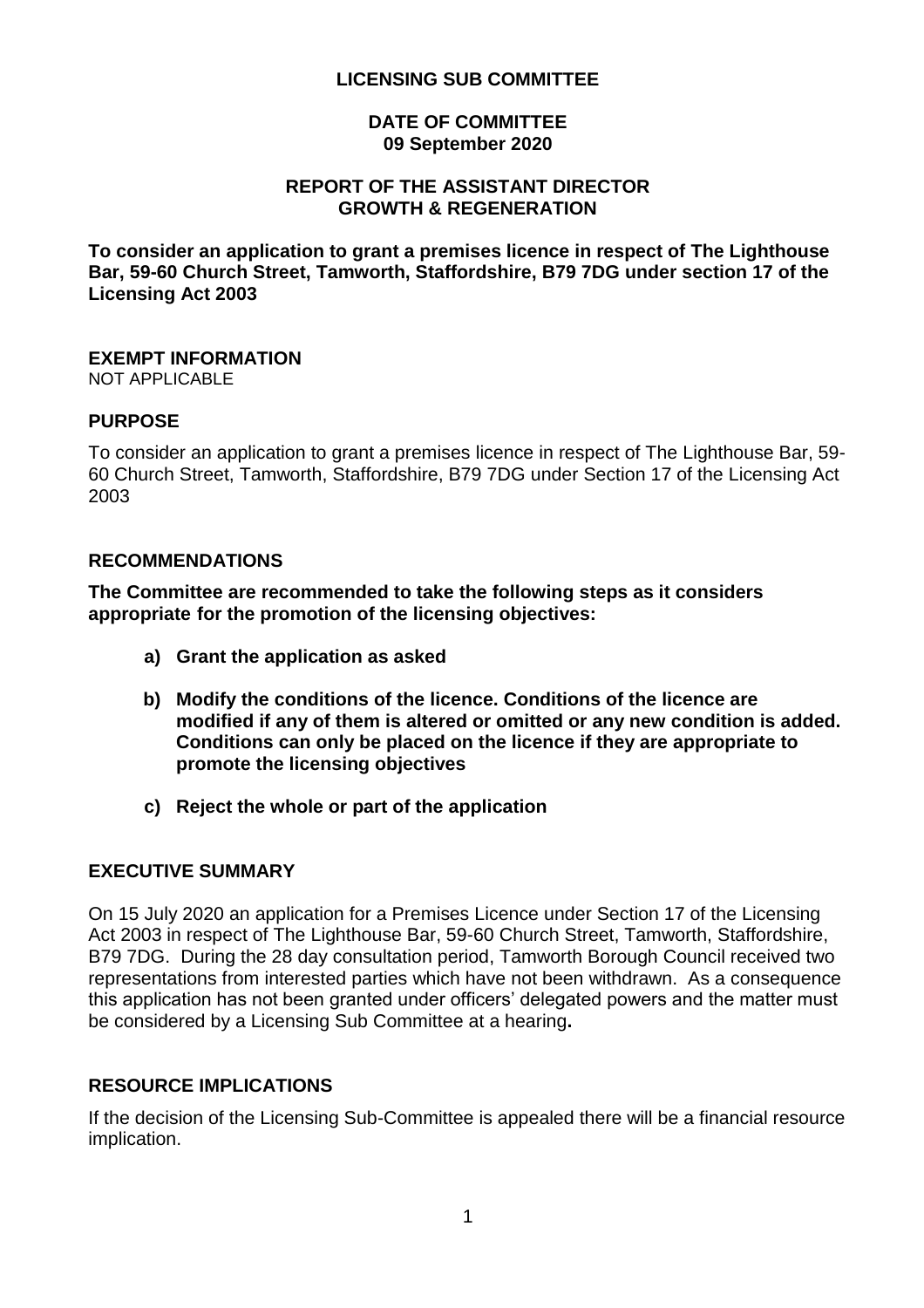## **LEGAL/RISK IMPLICATIONS**

The following parties are entitled to appeal against the decision of the Licensing Sub Committee. In respect of the application to grant a premises licence, Anchor Bay Taverns Ltd, The Woodpecker, Oak Walk, Birmingham, B31 4HA being the applicant for the premises licence, may appeal against a decision to reject the application and the member of the public may appeal against the decision to grant the application.

## **SUSTAINABILITY IMPLICATIONS**

The effective regulations of licensing activities contribute to the strategic priority of being healthier and safer in Tamworth.

## **CONCLUSIONS**

The Committee is obliged to determine this application with a view to promoting the licensing objectives which are:

- The prevention of crime and disorder;
- Public safety;
- The prevention of public nuisance;
- The protection of children from harm.

In making its decision, the Sub Committee must consider the Licensing Authority's own licensing policy and have regard to the national guidance. In particular, the Committee should have due regard to the first paragraph in Section 3 of the Statement of Licensing Policy and paragraph 1.17 of the Home Office guidance which state that each application must be considered on its own merits.

## **Background**

An application for a Premises Licence under Section 17 of the Licensing Act 2003 made by Anchor Bay Taverns Ltd in respect of The Lighthouse Bar, 59-60 Church Street, Tamworth, Staffordshire, B79 7DG was received by the Licensing Team of Tamworth Borough Council on 15 July 2020. The location of The Lighthouse Bar is shown on the location plan given in **Appendix 1**.

The application seeks to provide the licensable activities of Films, Boxing or wrestling, live music, Recorded music, Performances of dance, late night refreshment and the Supply of alcohol for consumption on and off the premises. The application also states the opening times when the premises are open to the public. A copy of the application is at **Appendix 2**.

The applicant has also proposed conditions detailed in their application form they intend to take in order to promote the four licensing objectives if the application is granted. A copy of the application is at **Appendix 2**.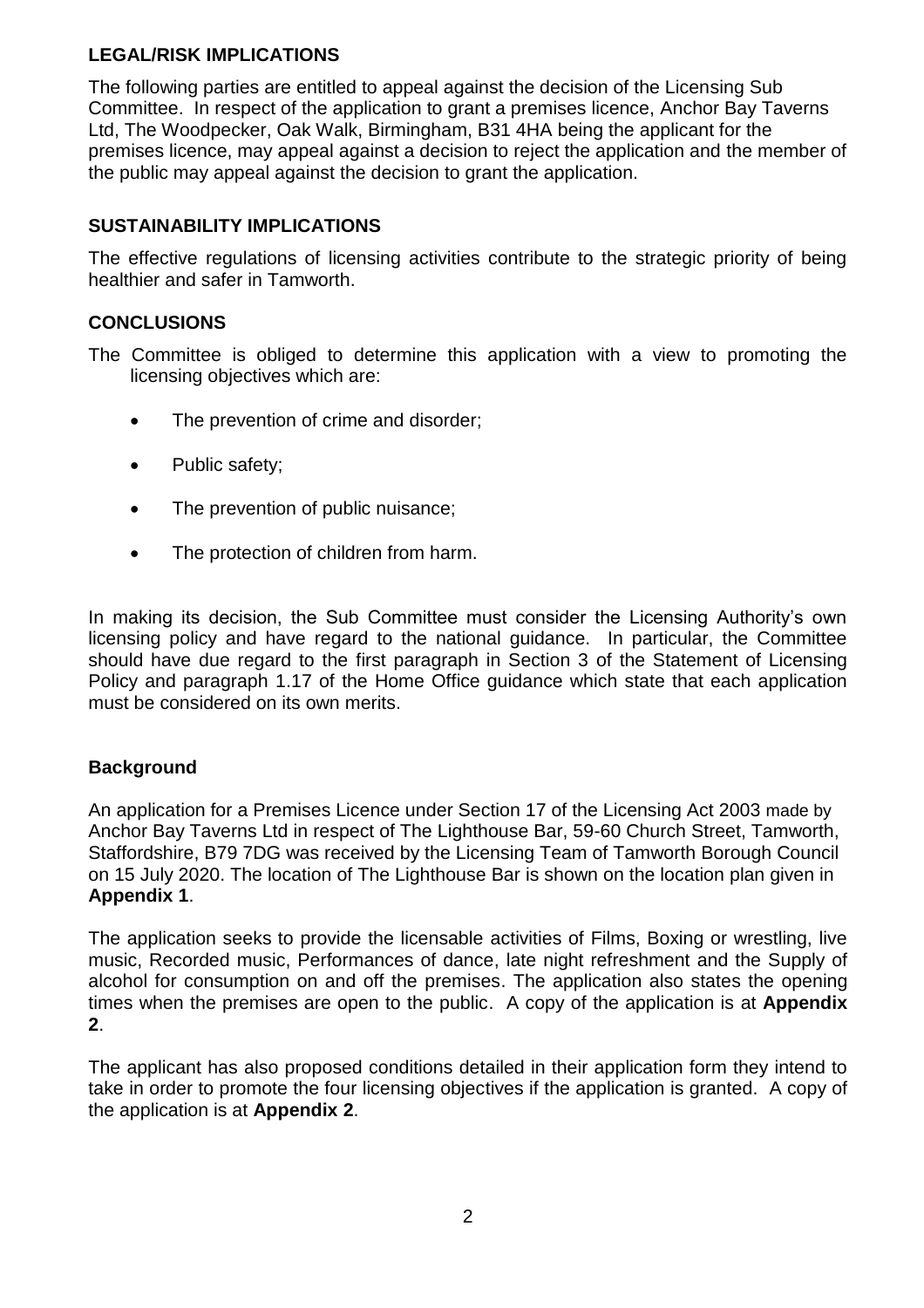## **Responsible Authorities**

Staffordshire Police entered into discussions with the applicant "Anchor Bay Taverns Ltd" believing that granting of the premises licence with the hours and conditions submitted in the application form would not promote the licensing objectives.

On the 11 August 2020 Staffordshire Police and the applicant agreed amendments to the operating schedule which Staffordshire Police believe will promote the licensing objectives. The amended operating schedule included a reduction to the terminal hours for the licensable activities, opening times when the premises are open to the public and amended conditions. A copy of revised operating schedule is at **Appendix 5**.

No other representations have been received from Responsible Authorities.

## **Interested parties**

On the 10 August 2020 Tamworth Borough Council received five representations letters from interested parties in response to the application on the basis that granting a premises licence would undermine the four Licensing objectives.

On the 11 August 2020, following mediation by Tamworth Borough Council, three of the representations from the interested parties are withdrawn, leaving only two representation to be considered. A copy of the two representations is at **Appendix 3**.

Also a copy of the three withdrawn representations is at **Appendix 4.** 

In making its decision with a view to promoting the licensing objectives in the overall interests of the local community, the Committee is required to give appropriate weight to:

- The steps that are appropriate to promote the prevention of crime and disorder licensing objective ;
- The objection notice and any supporting information presented by all parties;
- The national guidance; and
- The Council's own licensing policy.

## **National Guidance**

A link to the National Guidance (April 2018) relevant to this case is at **Appendix 6** of this report. Chapter 8 of the guidance covers applications for premises licences and Chapter 9 covers determining applications.

A link to Tamworth Borough Council's Statement of Licensing Policy 2020-2023 is at **Appendix 7** of this report. Section 3 of the policy covers applications, hearings and determinations.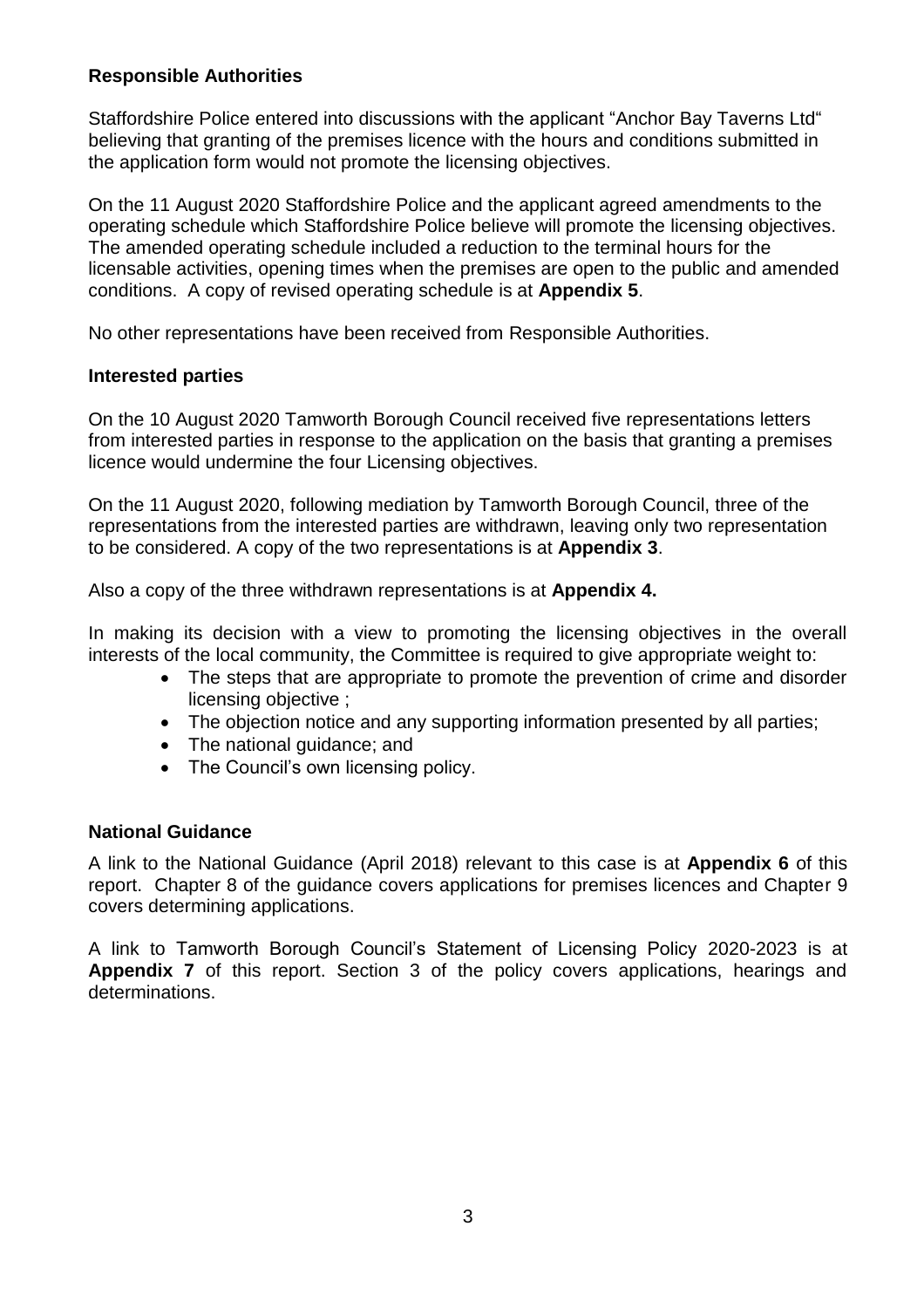## **Steps the Licensing Sub-Committee May Take**

The Licensing Sub Committee must take one of the following steps it considers appropriate for the promotion of the licensing objective:

- **a)** Grant the application as asked
- **b)** Modify the conditions of the licence, by altering or omitting or adding to them
- **d)** Reject the whole or part of the application

## **National Guidance**

A copy of the Home Office Amended Guidance Issued under Section 182 of the Licensing Act 2003 (April 2018) can be found in **Appendix 6**.

## **Local Policy Considerations**

A copy of Tamworth Borough Council's Statement of Licensing Policy 2020-2023 which was in operation at the date when the application for review was made can be found in **Appendix 7**.

The Licensing Sub-Committee must deviate from this national guidance and Tamworth Borough Council's own licensing policy if the facts of the case demand it in the interests of the promotion of the licensing objectives. If the Sub Committee does depart from the guidance and Tamworth Borough Council's policy it must be able to provide full reasons.

# **Right of Appeal**

There is a right of appeal against the decision made by this Licensing Sub Committee. Licensing authorities are therefore expected to record in full the reasons for any decision that they make.

The applicant, Anchor Bay Taverns Ltd may appeal against a decision to reject the application under consideration and the interested party may appeal against the decision to grant the application.

Any such appeal must be made to the Magistrates' court within 21 days beginning with the day on which the appellant was notified by the licensing authority of the decision appealed against.